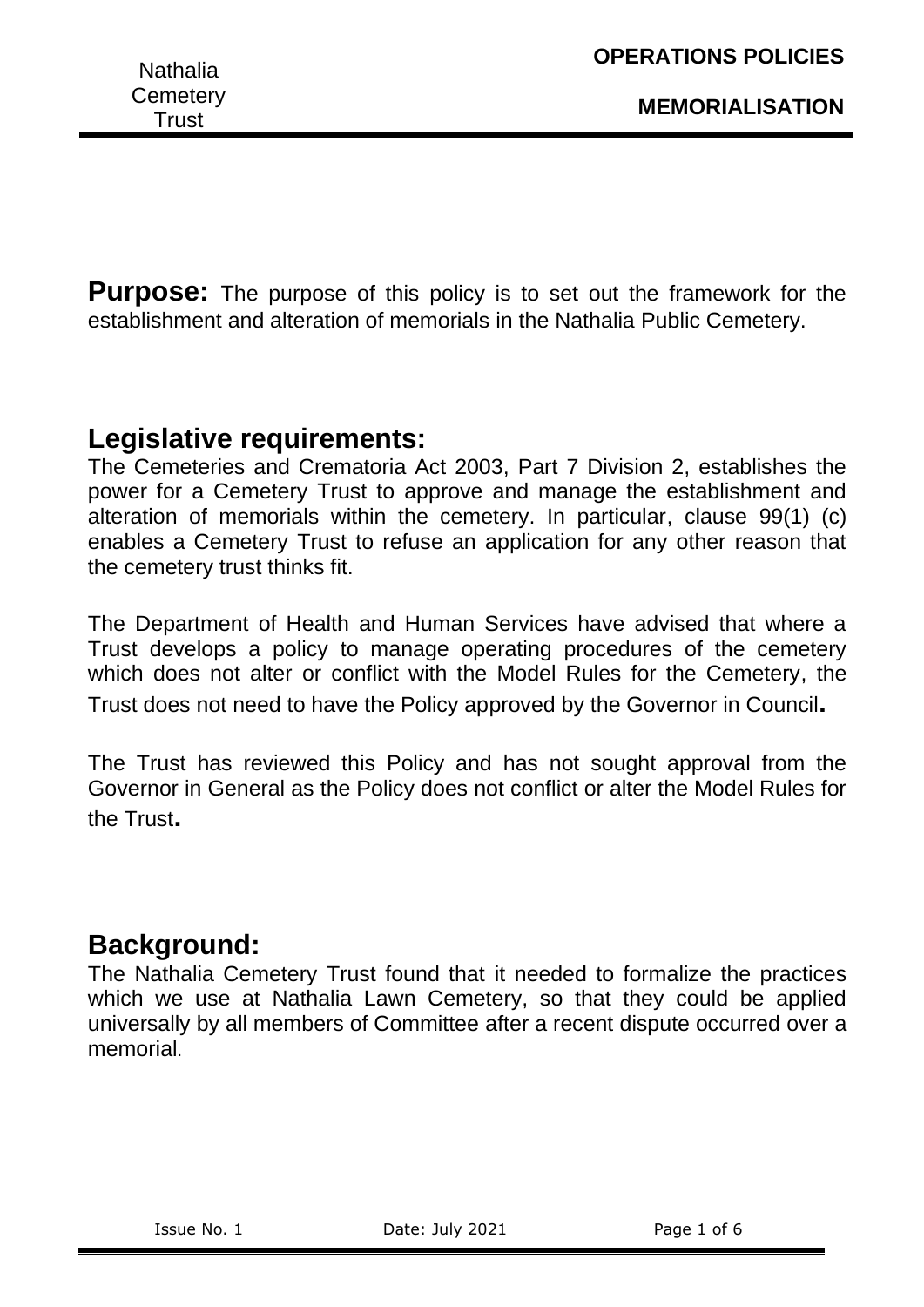| <b>Nathalia</b> | <b>OPERATIONS POLICIES</b> |
|-----------------|----------------------------|
| Cemetery        | <b>MEMORIALISATION</b>     |
| Trust           |                            |

The **Nathalia Cemetery Trust** (the Trust or NCT) understands, promotes and supports the use of a wide range of memorial items at the Cemetery. The Trust understands memorialisation items must be:

- Respectful to the deceased and all visitors
- Durable (with the exception of fresh flowers)
- Safe for all visitors and for cemetery workers to conduct their daily tasks
- Support the aesthetics, standards and general nature of the particular area of the cemetery.
- Respectful of and acknowledge cultural diversity.

This policy covers the requirements within the Cemeteries and Crematoria Act 2003 (The Act) and the Cemeteries and Crematoria Regulation 2015 (The Regulations).

All Right of Interments for graves and cremation positions in cemeteries are held by the Holder of the Right of Interment or the legal heirs of the original Holder of the Right of Interment, who have the primary responsibility for maintaining a memorial.

# **Applications for memorials**

A person must apply in writing to the Trust for approval to establish or alter a memorial in the cemetery. Applicant must be the holder of ROI or provide the written consent of the Holder of the Right of Interment. Any application must be lodged with the relevant cemetery fee and a plan or design of the planned work/structure must be within NCT guidelines. This must be completed prior to work being conducted by the monumental stone masons. The trust will provide written approval for all applications and no application is deem approved unless written approval is provided.

The Trust may require the removal or alteration of a memorial if it has been placed or altered without written approval from the Trust. If a person fails or refuses to remove or alter the memorial, the Trust may remove or alter it and dispose of it as it sees fit.

# **Temporary Memorials**

Unless written approval has been received, the NCT temporary marker may remain in position for a maximum period of one year following a burial or until a more permanent approved memorial has been installed at the grave; whichever comes first.

The Trust will supply at cost a cement marker to temporarily label a grave in the monumental section and a small bronze label marker on the Lawn sections beams until such time that the families organize an authorized plaque or monument (if they have taken no action to organize a plaque within six months).

# **Memorial items**

A person must not, place the following items on a memorial or place of interment—

- ceramic or glass items that are fragile or breakable; or
- metal items that are likely to deteriorate
- vertical objects higher than 300 mm

A person must not place any item likely to cause a risk to health or safety on a memorial or place of interment. When placing an item on a memorial or place of interment you must ensure the item does not extend beyond the boundaries of the memorial or place of interment.

The Trust has the power to remove any object that extends beyond the boundary of the memorial or place of interment; any dead flowers or any other item that is in a poor condition; any object placed on a memorial or place of interment in contravention of the Act, the regulations or the Model Rules.

Issue No. 1 Date: July 2021 Page 2 of 6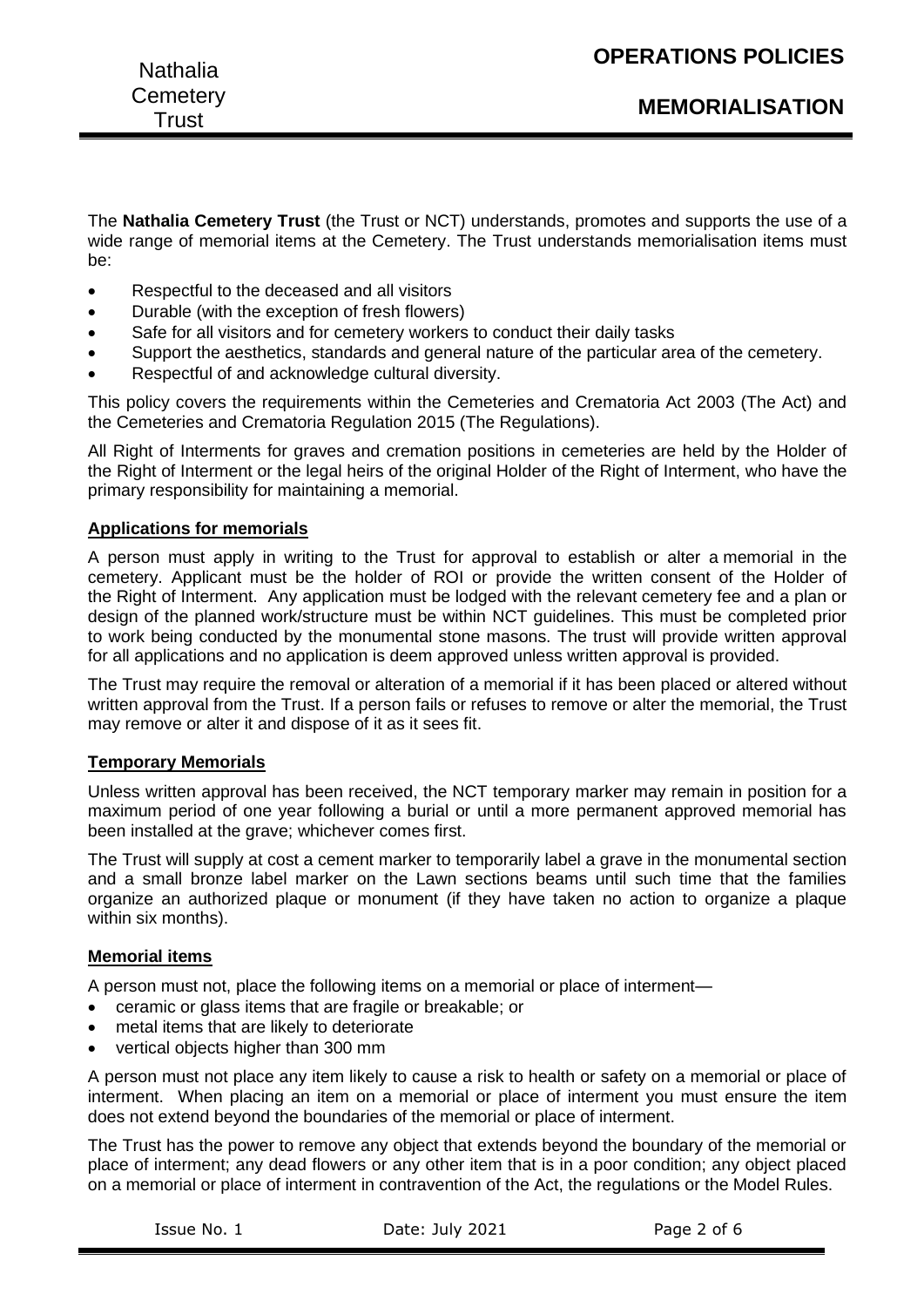# **Vegetation**

A person must not remove, pick or damage any plant, flower, shrub or tree in a public cemetery without the prior written approval of the Trust.

A person must not dig or plant anything in a cemetery without the prior written approval of the Trust.

# **GUIDELINES**

**Rose Garden Area A & B** has limited space beneath and between the rose plants for ashes interments or memorial plaques. When purchasing in this area, two ashes interments are allowed in the double plot size (800mm in length x 300mm in width). How a plot is to be used, either as interment or for memorial only should be stated on enquire or purchase.

All Memorials in the rose garden may consist of only the following size Bronze plaques.

(132mm x 102mm, 150mm x 117mm, 152mm x 152mm).

There are no stone/rock/bolder or granite slope/desktop memorials allowed in the rose garden areas.

# **Flowers and Flower Vases**

The Trust will allow both fresh and artificial flowers to be placed at a grave or cremated remains interment site provided all items do not extend beyond the interment site. Approved flower bud vases may be purchased through NCT Plaque coordinator and affixed to LHS side of the Niche wall plaque position.

- Breakable glass, ceramic etc. vases and containers are not permitted and will be removed for safety reasons as they pose a potential health & safety risk to the public and workers.
- Dead and stray flowers will be removed as required by cemetery employees/contractors prior to maintenance of the area.

#### **Ornaments in lawn areas and monumental areas**

Small loose and non-breakable ornaments may be permitted if they do not pose a health and safety risk to the public or Trust employees, do not inhibit the maintenance of the lawn areas or encroach on other graves.

Any items that pose a safety hazard are not permitted and will be removed by the Trust.

# **Candle Box**

Due to our rural location and the increased risk of fire the Trust does not permit candles or candle boxes that use naked flames. The Trust acknowledges different cultural practises and will accept LED/battery operated 'candles' as a temporary fixture but not a permanent one.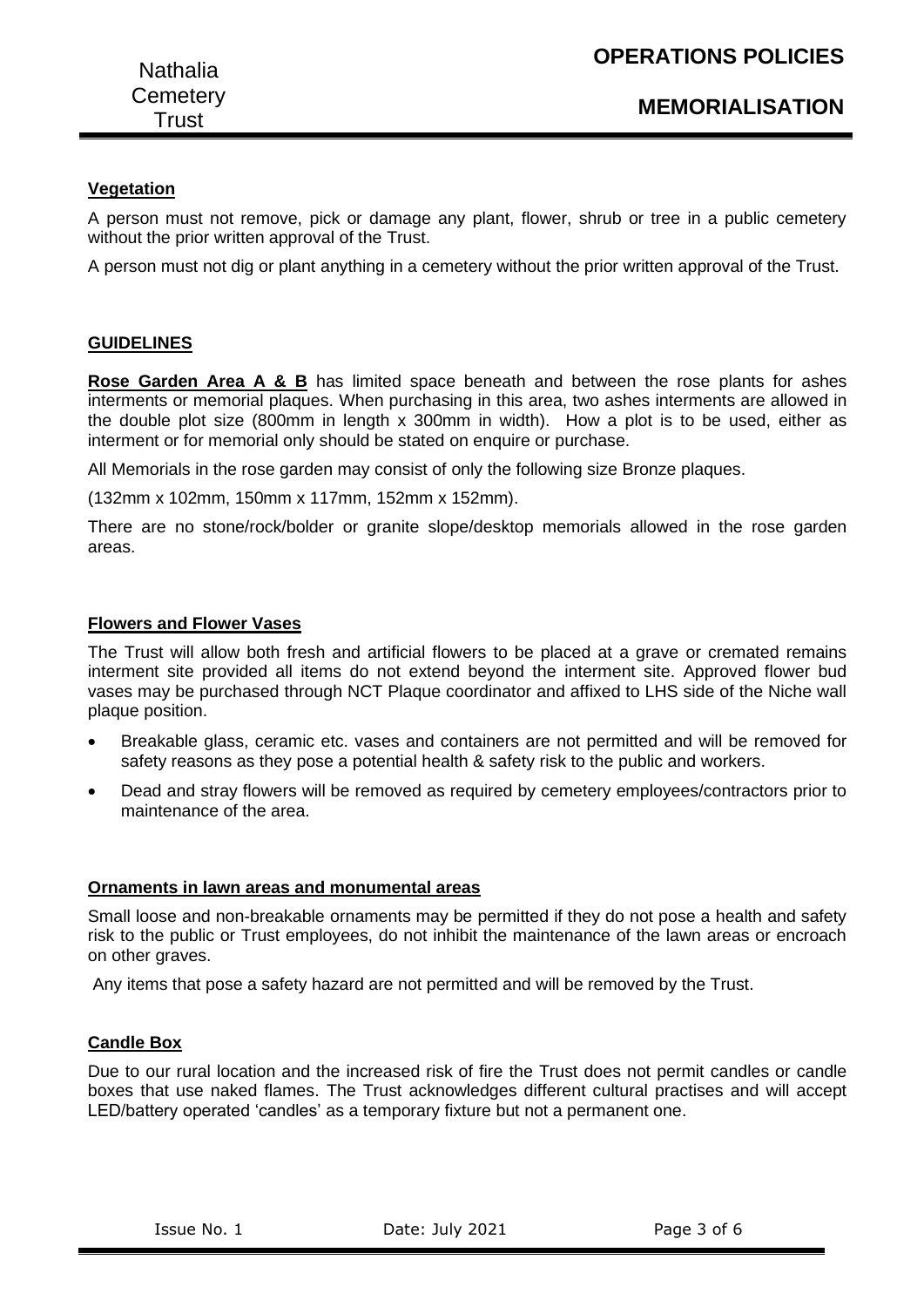# **Plaques**

Anyone wishing to install a Bronze or granite plaque must do so in conjunction with NCT Plaque Coordinator. The plaque is subject to Trust approval of material, size, wording and aligned with the standards for a specific area within the cemetery.

Bronze Plaques must be installed by NCT authorised persons, or monumental masons (approved installers), and may be affixed to monuments, headstones, or installed on the beams.

Granite Plaques may be permitted in the **Baby grave area** or affixed to monuments or headstones in the **Monumental grave areas.**

In the **Lawn area** the plaque must fit within their plot boundaries on the beams.

(Plaque sizes: 380mm x 280mm or 380mm x 215mm)

The **niche wall** plaque must be (235 x 300) to seal the ashes within the niche. They are ordered in conjunction with NCT Plaque Coordinator to arrive and be paid for prior to date of interment.

#### **Monuments and Headstones**

Anyone wishing to erect or repair a monument or headstone must submit an application to the Trust on the approved 'Application for the Erection/ Alteration to a Place of Interment form'.

A monument or headstone must meet the minimum requirements of the Australian Standard AS 4204 – 1994 Headstones and cemetery monuments, or its successors.

The Holder of the Right of Interment or other authorised person must provide permission for this application. The Trust will require this authority in writing and may require a Statutory Declaration if the Holder is unable to sign the application form.

Any work must be undertaken by a party that has been accepted by the Trust for safe work practices, and work will not be allowed to commence without the receipt of a permit from the Trust. Each permit issued by the Trust is valid for a period of 12 months only.

Any unauthorised monuments, headstones or other structures will be removed at the cost of the right of interment holder.

The Trust:

- Will provide details of required height limits for monuments or headstones as per current Australian Cemetery standards.
- May require applications, at applicant cost, to include design and strength specifications and computations from an independent engineer to ensure stability and public safety.
- The Trust does not permit the erection of timber monuments, surrounds or structures.
- Does not permit the use of bricks or masonry blocks.
- Does not permit any inscriptions that may cause offence.
- Will not approve plans for monuments, which incorporate provision for garden beds.

# **Care of Memorials**

Care and maintenance of any item of memorialisation is the responsibility of the Holder of the Right of Interment. Some of this care may include:

- Weeding in or around a grave (Note: no herbicide is to be sprayed on or around graves by families or ROI holders.
- Cleaning (including polishing) the graves and headstones, including the inscription.

Issue No. 1 Date: July 2021 Page 4 of 6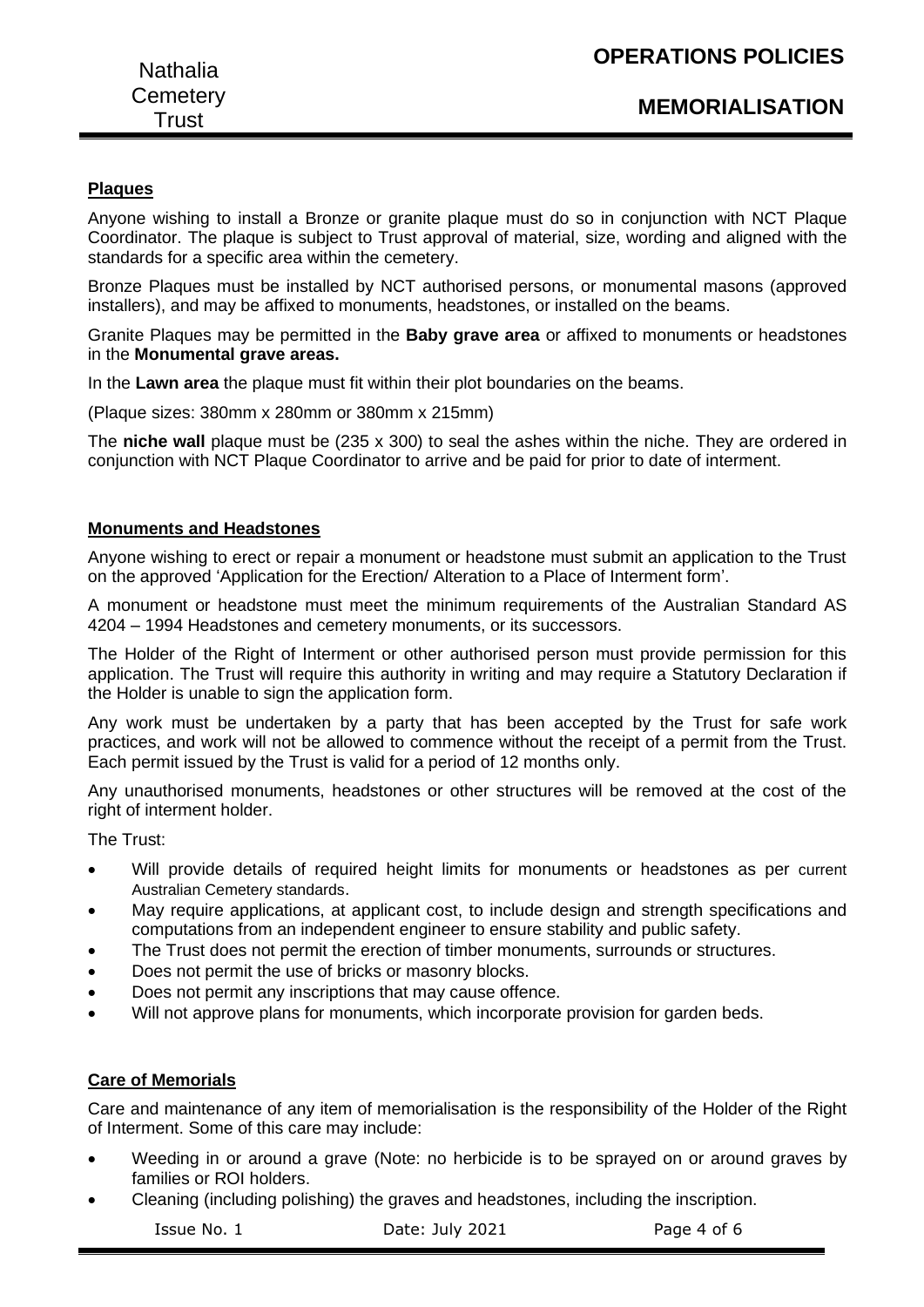| <b>Nathalia</b>   | <b>UPERATIONS PULICIES</b> |
|-------------------|----------------------------|
| Cemetery<br>Trust | <b>MEMORIALISATION</b>     |
|                   |                            |

The Trust has no objection to a private contractor offering a paid service to perform this work, however private contractors must apply in writing to the Trust before offering to undertake the above work and must comply with the following terms and conditions:

- The Holder of the Right of Interment has provided written permission for this work to occur.
- No canvassing for business will be permitted within any Trust-operated cemetery.
- Private records detailing ownership over graves will not be provided to anyone proposing an enterprise to undertake this work.
- The applicant must indemnify the Trust in writing against any claims for compensation, which may arise as a result of the conduct of the enterprise.
- The applicant must provide proof of applicable Public Liability Insurance cover and other insurances as needed.

The Trust is not prepared to grant any exclusive right of trade for these services. Any further similar applications may also be considered and approved by the Trust.

# **Structural Integrity of Memorials**

The primary responsibility for maintaining a memorial rests with the Holder of the Right of Interment or their legal heirs. When a grave, headstone or other memorial is found to be in a dangerous, unsafe or unstable state, immediate action will be taken. If the family member or members likely to be responsible for its maintenance are identifiable they will be contacted immediately and informed of the situation and directed to repair, remove or make safe the memorial.

If the responsible person refuses to repair, remove or make safe a memorial, the Trust, with consent of the Department, will make the memorial safe by either lying down or removing it. If this is to occur, the Trust will request that the costs associated with the rectification are reimbursed to the Trust.

If the responsible person is not in the cemetery records, the Trust will try to locate them in the phone directory. If this is not possible, the Trust will place an advertisement in the local paper. If they still cannot be located to repair, remove or make safe the memorial, the Trust, will make the memorial safe by either lying down, removing or rectifying the footings of the memorial, with costs associated with rectification noted in the Cemetery Management System for possible future debt recovery.

# **Theft or Damage**

The Trust

- Is unable to accept any responsibility for the theft of any item of memorialisation.
- Is unable to accept any responsibility for damage to any item of memorialisation unless it can be shown that such damage was caused by tasks carried out by cemetery workers
- Will assist memorial owners in making claims for theft or damage under the Victorian Managed Insurance Authority Cemetery Trusts Insurance Program.